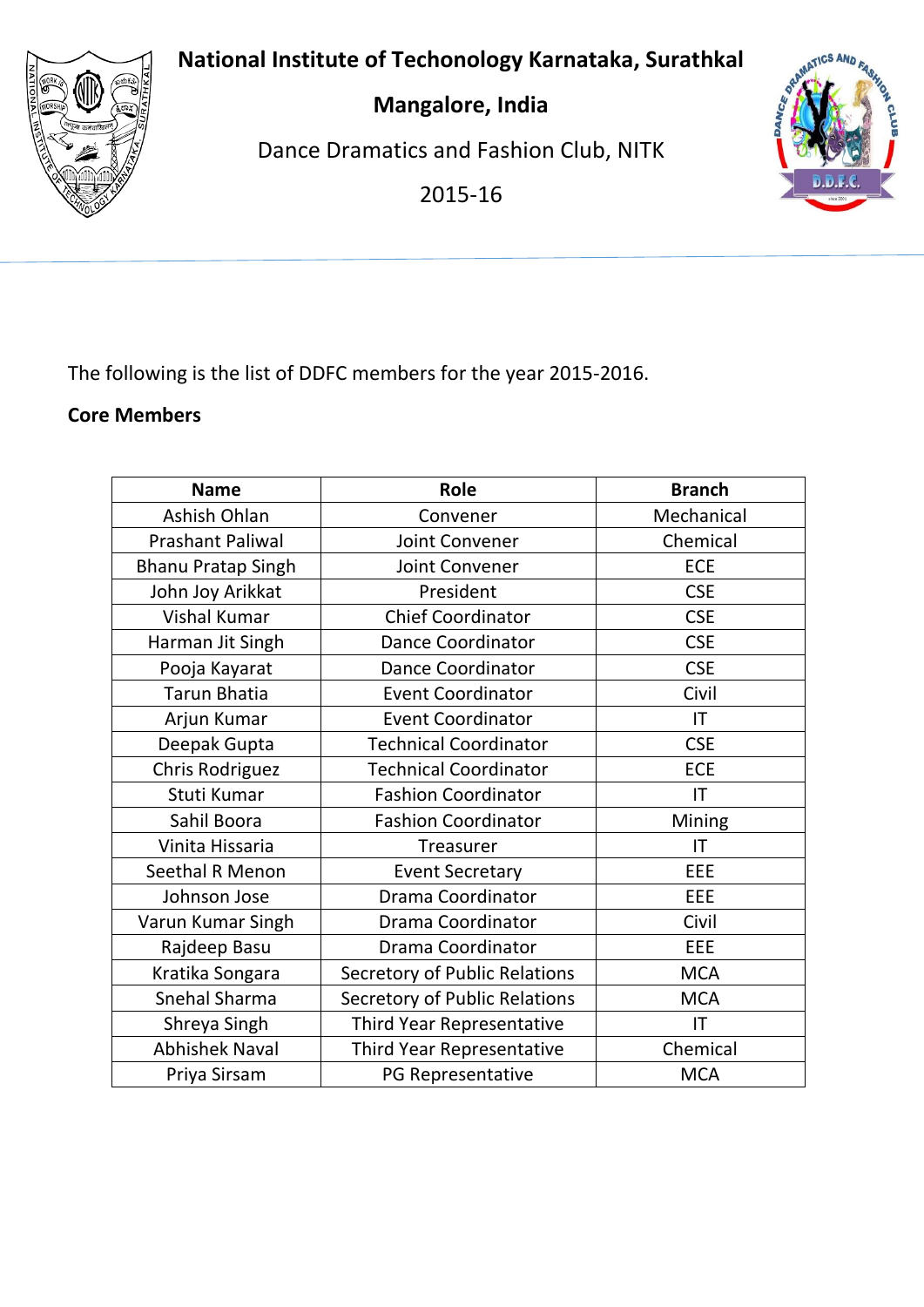#### **Executive Members**

# **Final year**

| <b>Name</b>           | <b>Role</b>             | <b>Branch</b> |
|-----------------------|-------------------------|---------------|
| Suryakant Sharma      | <b>Executive Member</b> | Mechanical    |
| Ramyasri              | <b>Executive Member</b> | Civil         |
| Ansu George           | <b>Executive Member</b> | <b>CSE</b>    |
| Anirudh Ganesh        | <b>Executive Member</b> | <b>CSE</b>    |
| Mayank Arora          | <b>Executive Member</b> | Mechanical    |
| Tara Kajla            | <b>Executive Member</b> | Electrical    |
| Kamesh Gupta          | <b>Executive Member</b> | <b>CSE</b>    |
| Shivam Sahu           | <b>Executive Member</b> | IT            |
| Shramona Dey          | <b>Executive Member</b> | <b>CSE</b>    |
| Vinod George          | <b>Executive Member</b> | EEE           |
| Swaroopa M            | <b>Executive Member</b> | IT            |
| <b>Bhaskar C</b>      | <b>Executive Member</b> | <b>ECE</b>    |
| Abhinay Kumar         | <b>Executive Member</b> | Civil         |
| Nikhil Bansal         | <b>Executive Member</b> | IT            |
| G Vinay               | <b>Executive Member</b> | Civil         |
| Aishwarya M. Bhansode | <b>Executive Member</b> | Civil         |
| Manisha               | <b>Executive Member</b> | Metallurgical |
| <b>Shehzad Ahmed</b>  | <b>Executive Member</b> | Civil         |
| Madhusmita Halder     | <b>Executive Member</b> | Chemical      |
| Sampath               | <b>Executive Member</b> | <b>CSE</b>    |
| Shivank Singh         | <b>Executive Member</b> | EEE           |
| Smrithi Raj           | <b>Executive Member</b> | IT            |
| Azaz Alam             | <b>Executive Member</b> | EEE           |
| Saurabh Gupta         | <b>Executive Member</b> | IT            |
| Navdeep Singh         | <b>Executive Member</b> | <b>ECE</b>    |
| Bhagya Shree Suresh   | <b>Executive Member</b> | ECE           |

# **Third year**

| <b>Name</b>        | Role                    | <b>Branch</b> |
|--------------------|-------------------------|---------------|
| Ananya R           | <b>Executive Member</b> | <b>CSE</b>    |
| Yashasvi Choukikar | <b>Executive Member</b> | IT            |
| M N Sravanthi      | <b>Executive Member</b> | ΙT            |
| Avish Kaushik      | <b>Executive Member</b> | Civil         |
| Arun Sharma        | <b>Executive Member</b> | Civil         |
| Manvi Jain         | <b>Executive Member</b> | ΙT            |
| Shrishti           | <b>Executive Member</b> | <b>CSE</b>    |
| Harshita Singaraj  | <b>Executive Member</b> | Civil         |
| Srishti Choudruri  | <b>Executive Member</b> | Mechanical    |
| Harshita Patidar   | <b>Executive Member</b> | <b>CSE</b>    |
| Kriti Nagori       | <b>Executive Member</b> | <b>CSE</b>    |
| Urusha             | <b>Executive Member</b> | Civil         |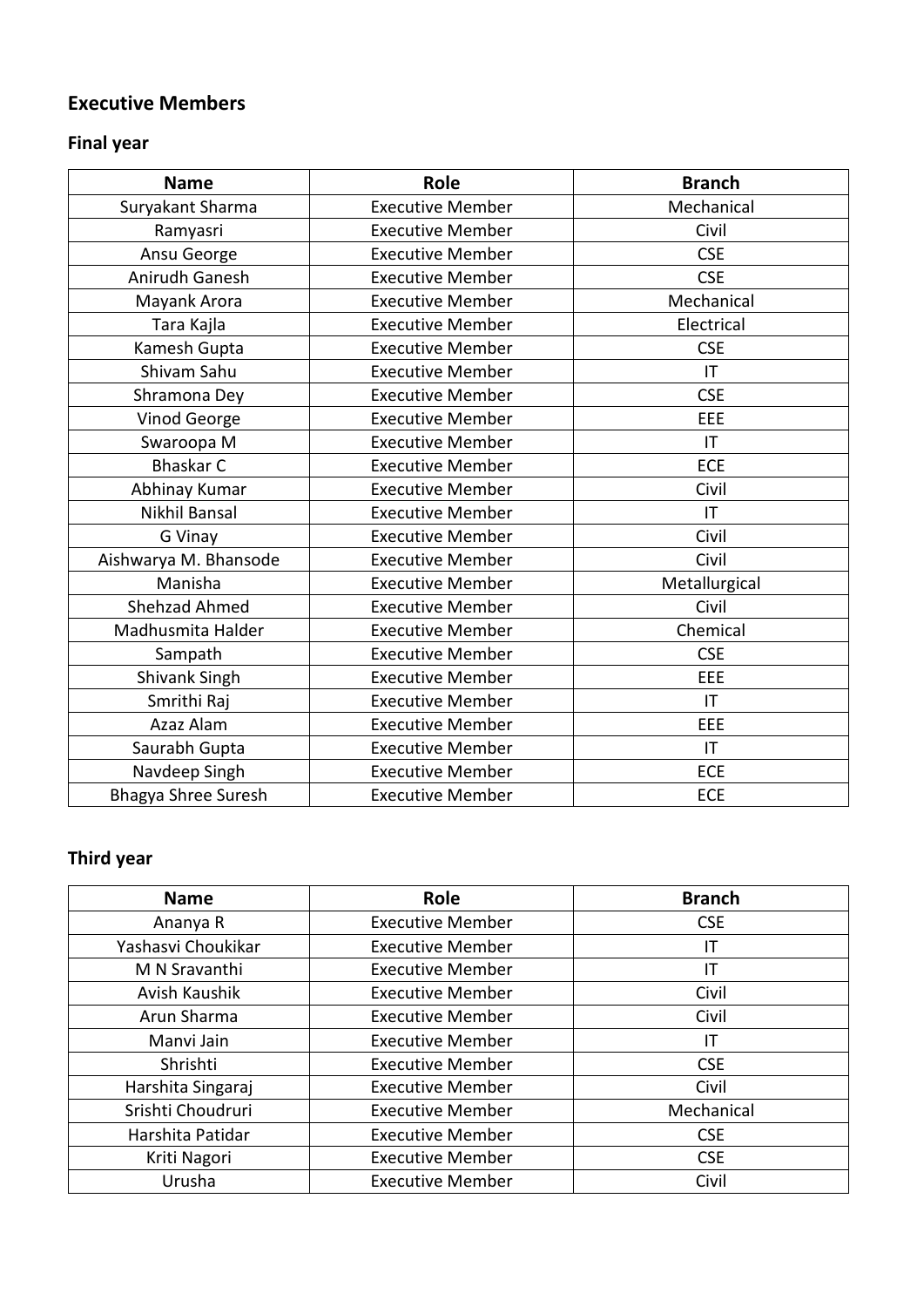| Sneha Bandgar         | <b>Executive Member</b> | Chemical      |
|-----------------------|-------------------------|---------------|
| Samir Singh           | <b>Executive Member</b> | Civil         |
| <b>Ankit Nain</b>     | <b>Executive Member</b> | Mining        |
| Yuvraj Singh Bawa     | <b>Executive Member</b> | Mechanical    |
| Gandhali Juvekar      | <b>Executive Member</b> | EEE           |
| Mukul Nagar           | <b>Executive Member</b> | <b>CSE</b>    |
| Abhijeet Awasthi      | <b>Executive Member</b> | <b>ECE</b>    |
| Akankshya Kar         | <b>Executive Member</b> | <b>CSE</b>    |
| Saurabh Gangwar       | <b>Executive Member</b> | Chemical      |
| Sarthak Singh         | <b>Executive Member</b> | Civil         |
| Karan Rakesh          | <b>Executive Member</b> | <b>CSE</b>    |
| Mohammed Ashfaq Anwar | <b>Executive Member</b> | Chemical      |
| Anjana Elizabeth Jose | <b>Executive Member</b> | ECE           |
| Achuth Arun Reshmi    | <b>Executive Member</b> | EEE           |
| Rupan Roy             | <b>Executive Member</b> | <b>CSE</b>    |
| Parichit Kumar        | <b>Executive Member</b> | Mechanical    |
| Ameen Abid            | <b>Executive Member</b> | Civil         |
| Jobin Thomas          | <b>Executive Member</b> | <b>ECE</b>    |
| Siddhant Samal        | <b>Executive Member</b> | <b>ECE</b>    |
| Sangam Raju           | <b>Executive Member</b> | Metallurgical |
| Sameer Singh          | <b>Executive Member</b> | Civil         |
| <b>Kevin T Mathew</b> | <b>Executive Member</b> | <b>CSE</b>    |
| Akanksha Kumari       | <b>Executive Member</b> | IT            |
| Ankit Nagvaan         | <b>Executive Member</b> | Mining        |

#### **Second Year**

| <b>Name</b>          | Role                    | <b>Branch</b> |
|----------------------|-------------------------|---------------|
| Akhil Vyas           | <b>Executive Member</b> | ECE           |
| Thejus Humayun       | <b>Executive Member</b> | Mechanical    |
| <b>Adrian George</b> | <b>Executive Member</b> | ΙT            |
| <b>Thomas George</b> | <b>Executive Member</b> | Civil         |
| <b>Adil Mohamed</b>  | <b>Executive Member</b> | <b>EEE</b>    |
| Ayush Mehta          | <b>Executive Member</b> | Chemical      |
| Govind Shajan        | <b>Executive Member</b> | Mechanical    |
| Ramakrishna          | <b>Executive Member</b> | Civil         |
| <b>Humaid Shaikh</b> | <b>Executive Member</b> | <b>EEE</b>    |
| Kiran Kumar          | <b>Executive Member</b> | Civil         |
| Moel Johnson         | <b>Executive Member</b> | Mechanical    |
| Santosh Chetiyar     | <b>Executive Member</b> | Mining        |
| <b>Vikrant Singh</b> | <b>Executive Member</b> | Civil         |
| Ashish Yadav         | <b>Executive Member</b> | Mining        |
| Vaibhav Kumar        | <b>Executive Member</b> | EEE           |
| Audil Iqbal          | <b>Executive Member</b> | IT            |
| Dikshant Yadav       | <b>Executive Member</b> | IT            |
| Y. Sai Kumar         | <b>Executive Member</b> | Mining        |
| A. Bhanu Prakash     | <b>Executive Member</b> | Mechanical    |
| Mahendra Paliwal     | <b>Executive Member</b> | Civil         |